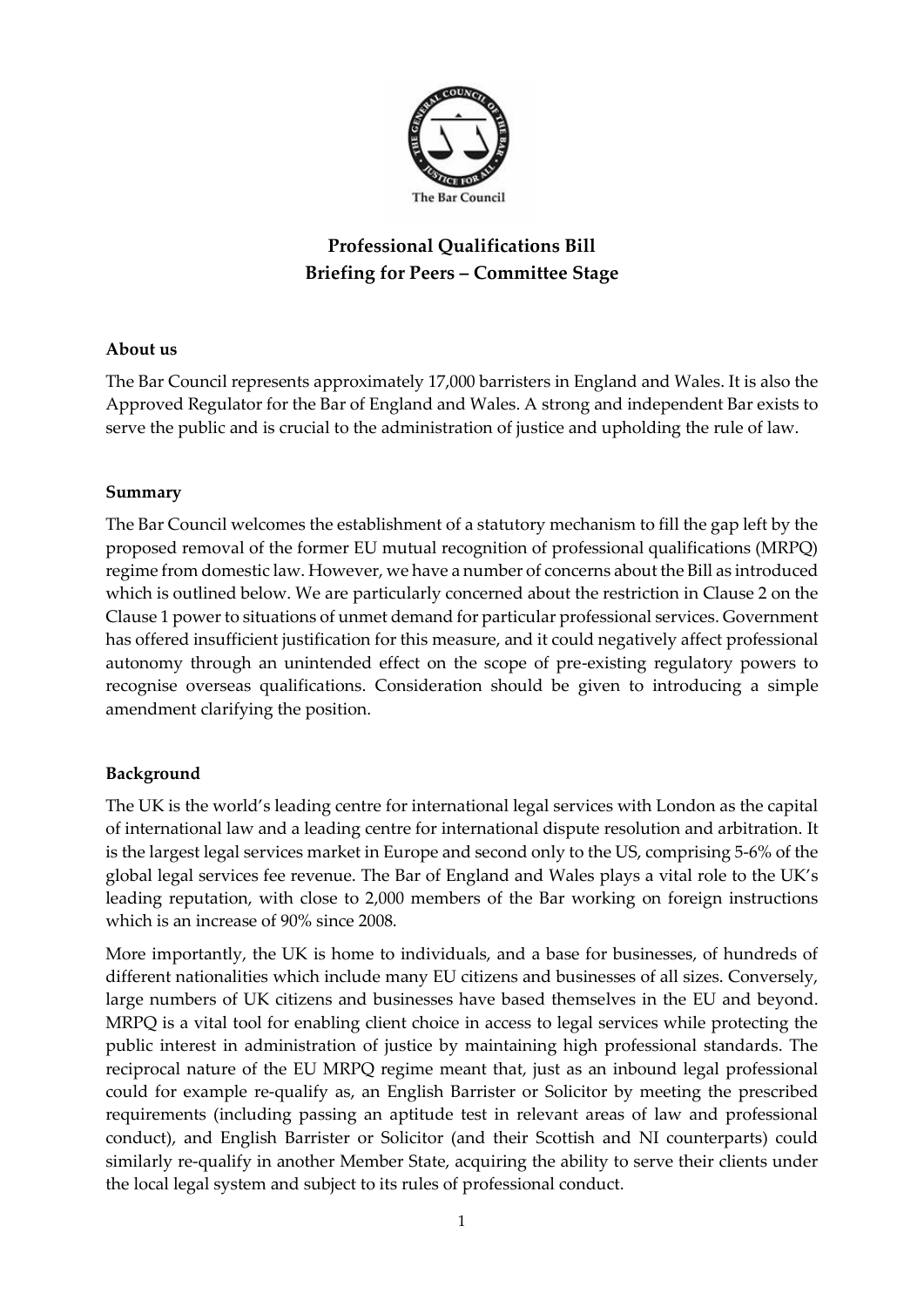The MRPQ regime operated in addition to the former rules under the Lawyers' Services and Establishment Directives, which enabled lawyers qualified in one EU jurisdiction to serve their clients in another jurisdiction under their home title.

## **Replacement of the EU MRPQ regime**

The EU MRPQ regime was generally considered by the UK's professional regulators to work effectively. In the case of inbound professionals, the requirement for "compensatory measures" to achieve equivalence with the corresponding UK standards, and the powers available to UK regulators (facilitated by the free flow of information to and from their counterparts in EU Member States) ensured high standards of protection for consumers and the wider public interest.

It is understandable that, following Brexit, the government should wish to remove the remaining elements of the EU MRPQ regime from domestic law and replace it with a set of rules potentially applicable to the UK's worldwide trading relationships. Nevertheless, we have three areas of concern with the approach proposed in the Bill.

## **Problems with the "unmet demand" constraint**

Clause 2 subjects the power to make regulations under Clause 1 to an "unmet demand" test. While economic need, in some form or another, may well be treated as a condition for market access or entry to the territory by overseas professionals, treating it as a requirement to be met before a person who is otherwise sufficiently qualified/experienced (or would be after compensatory measures) can be admitted to the national profession is inimical to the concept of MRPQ.

That is because it is fundamentally for each profession, through its regulatory regime, to determine who meets the qualifications for admission. This is quite distinct from the question whether particular individuals should be entitled to enter or remain in UK territory to carry out economic activity. That is quite properly the domain of the UK State, which is free to adopt a market access or immigration regime that requires non-UK citizens to fulfil prescribed conditions in order to work on UK territory. Similarly, under the UK-EU Trade & Cooperation Agreement, a number of EU Member States have entered reservations under which market access to their territories and markets for UK service providers is subject to visa or work permit requirements, which may be subject to criteria such as economic need.

Each UK profession operates under a different legal framework. Some professions (such as the England and Wales legal professions, through the Legal Services Act 2007) enjoy a regulatory regime under which the competent authority has a complete set of powers enabling it to recognise the qualifications of EU and non-EU professionals for the purpose of entry to the UK profession. Regulators of some other professions will have less complete, and in some cases wholly inadequate, powers.

The government has indicated that Clause 1 is designed as a gap-filling measure to enable those authorities who would otherwise lack the necessary power, in the wake of removal of the EU MRPQ regime, to continue to admit overseas-qualified individuals to the relevant profession. But admission to a profession does not in itself confer any right to enter or stay in the UK to provide professional services. Clauses 1 and 2 appear wrongly to conflate these things. We can